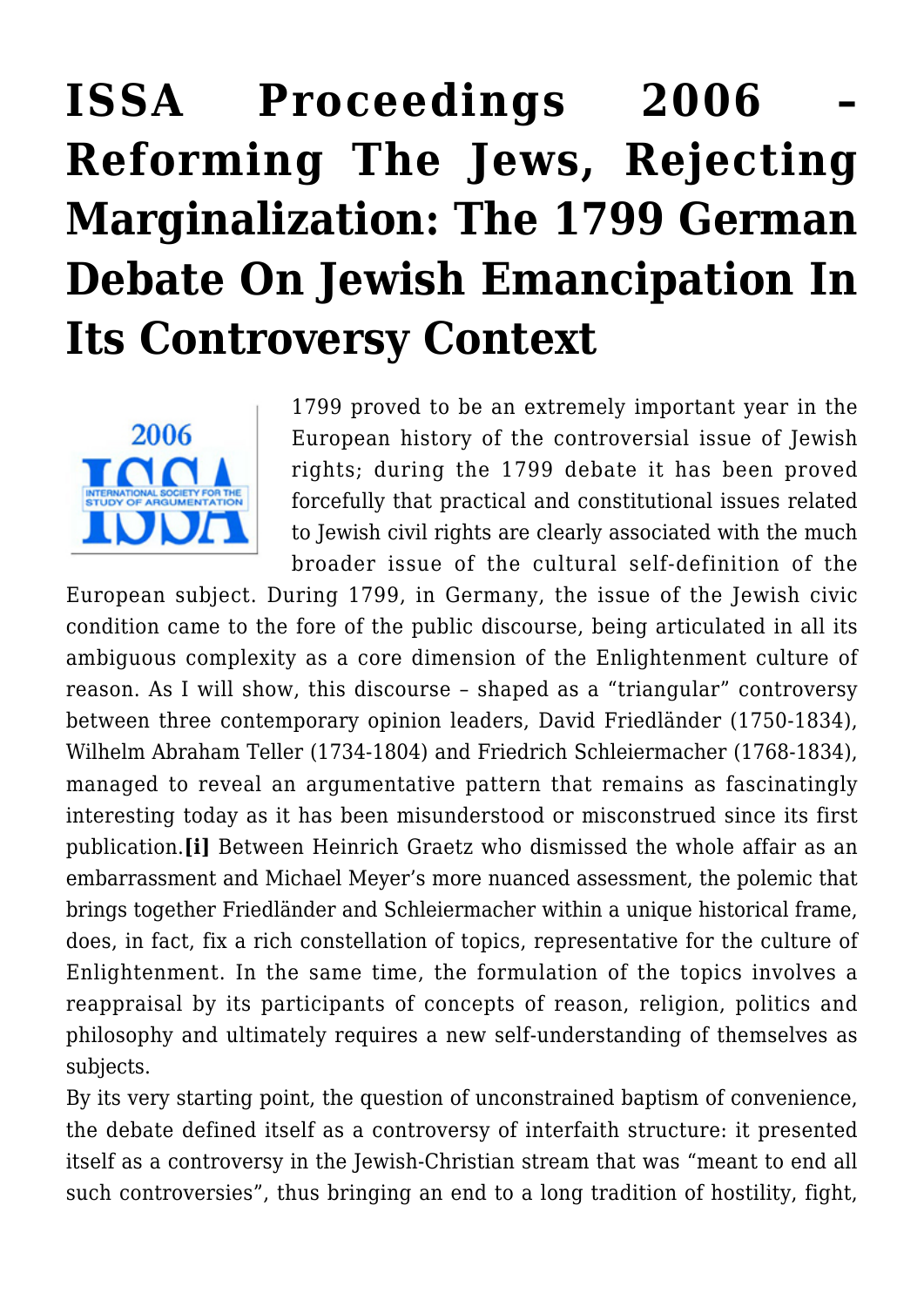rejection and repudiation. As we shall see, while it displayed a civility of interaction, it nevertheless managed to further the cause of oppositional confrontations. While on the surface debating the issue of convenience conversion as a tool of social integration, the controversy does, in reality, encompass a large number of issues of historical extension: deist formulations of universal religion, ever-weakening confessional distinctions, preservation of a (vague) Judaism in this context, goals of an even more obscured Christian theology, validity of opportunistic religious practices, etc. It is the object of this paper to discuss the main elements of this controversy within the broader context of the argumentative history of the Jewish-Christian debates, signaling some of their procedures of refutation, rejection and critique. I will first consider the main lines of the discourse of this controversy of emancipation in 1799, outlining its arguments, after which I will focus on the contradictory and dissuasive stratagems displayed by the three participants. I thus hope to throw a new light on the status of the argument in the controversial structure studied and to review the failure of persuasive effectiveness usually associated with this particular debate.

### 1*. The Debate*

The most important discourse inscribed in this confrontation was articulated by David Friedländer**[ii]**, a pupil and a former protégé of Moses Mendelssohn, at the time leader of the Jewish community and representative of the Jewish mercantile elite in Berlin, in his *Open Letter to His Most Worthy, Supreme Consistorial Counselor and Provost Teller at Berlin, from some Householders of the Jewish Religion* (Sendschreiben an seine Hochwürden Herrn Oberconsistorialrath und Probst Teller zu Berlin, von einigen Hausvätern Jüdischer Religion). In this "letter" Friedländer made the proposal of having Jews convert to Christianity: without fully endorsing the dogmatic content of the Christian (Protestant) religion through a baptismal ceremony that would only carry formal meaning. This sort of "baptism light", clearly opportunistic, would impose only limited doctrinal restrictions while offering full civic integration into the mainstream Berlin society. The text of this document, published anonymously in April 1799, recovers some of the arguments so well defined in Mendelssohn's *Jerusalem*, using frequently its distinctions, metaphors and analogies and making a similar use of the reasonable language of the religious and the political. But the disciple goes far beyond the boundaries kept by the master: he radically alters Mendelssohn's integrative project when, in his desire to conform to the perceived expectations in the Berlin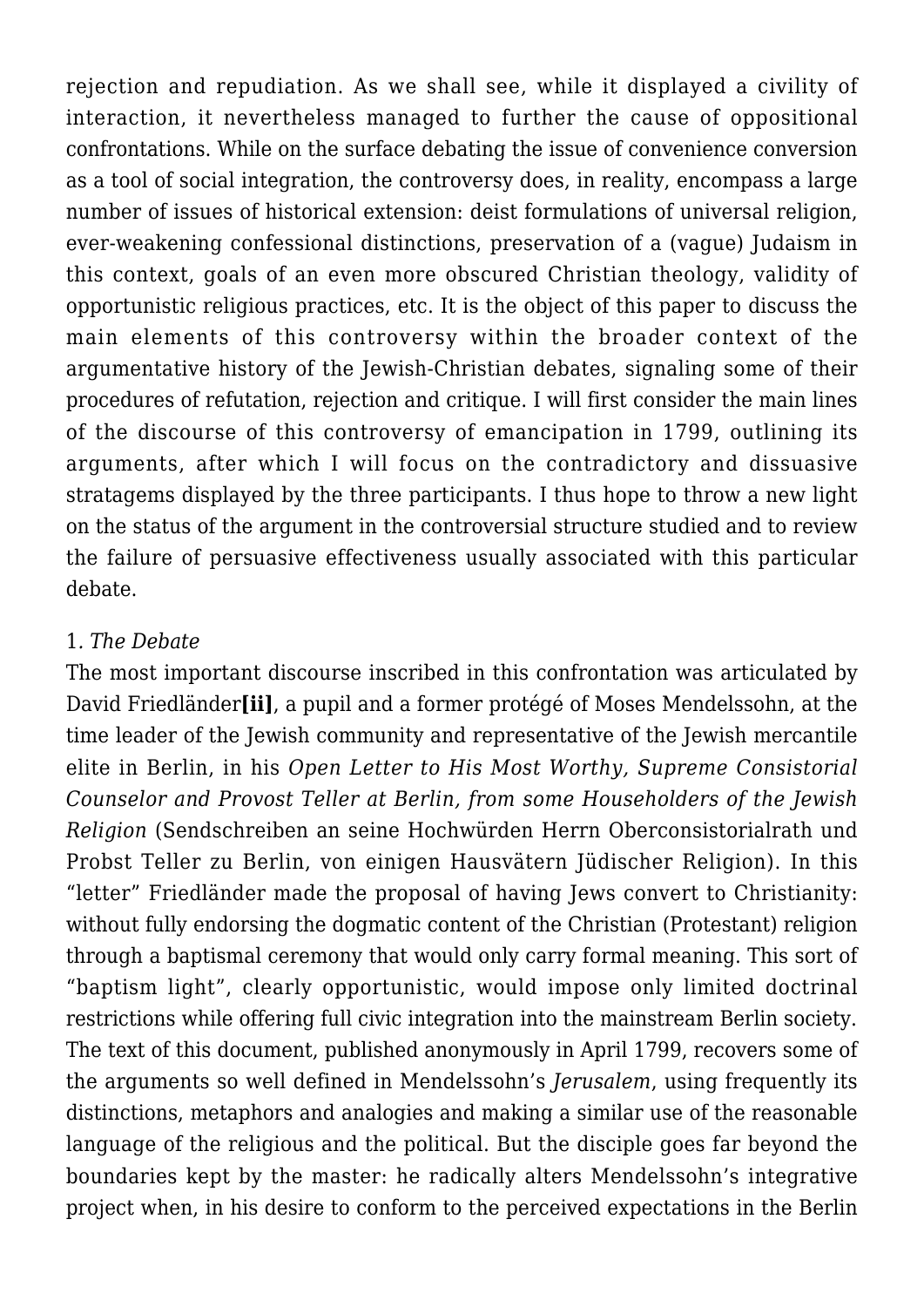Protestant environment, he shows himself eager to consent to concessions that practically jettison the foundational elements of his own tradition; the possibility of an agreed conversion of convenience becomes thus a logical follow-up to his radical critique of rabbinic Judaism. The answers to this text came from many sides, but among all the opinions expressed at the time two are central to the development of ideas and practices discussed: Teller's, the addressee of the letter and a recognized leader of the Prussian Protestant church, and Schleiermacher's, the most innovative and profound Protestant theologian of the period. Nobody was satisfied with the proposal broached by Friedländer, certainly not his partners in this debate, Teller in the first place and definitely not Schleiermacher. Most probably, not even Friedländer himself, since to this day his true intentions and the real meaning of his text are still objects of puzzlement. What was indeed the meaning of his controversial arguments and how were they rebutted?

#### 2. *Friedländer's arguments*

Friedländer's *Open Letter* is composed of two parts: in the first part he criticizes the Jewish religion by scrutinizing the principles of Judaism "within the limits of reason alone", while in the second part he proceeds to build a scheme for a growing Jewish integration into modern society. As an anonymous representative of the Jewish mercantile elite, he positions himself, significantly, as an eager pupil seeking instruction from the Protestant pastor in "the greatest and most holy affair of man, which is religion" (*DJE*, 41); in this particular situation, using a collective "us" all along, Friedländer is nevertheless keeping a meaningful distance, which allows him to draw an "objective" and quite ambivalent sketch of Jewish religious education. His main objects of criticism are the ceremonial law ("empty customs" that "alienated us in the circle of everyday life"), the irrationality of the mystical education engaged by the prevalence of the Talmudic teachings and the incapacity of (classical) Hebrew to communicate modern meanings (*DJE*, 41-45). Acknowledging the arrival of the age of reason as an age of maturity, Friedländer pleads for an "ascent into culture" open to all Jews by an inclusion in the mainstream society. This end, however, is envisioned, by a thorough self-critique of Judaism. Friedländer's discussion of Judaism and its principles is, like Mendelssohn's, constituted as both an apologetic history and a deistic reduction to universal religious principles to be *also* grasped within Jewish traditions. His argumentation is thus paradigmatically articulated as a reevaluation of the historicity of the *Halachah*, its practical suitability to modern life, inquiring persistently into their continuous validity. He thus constitutes a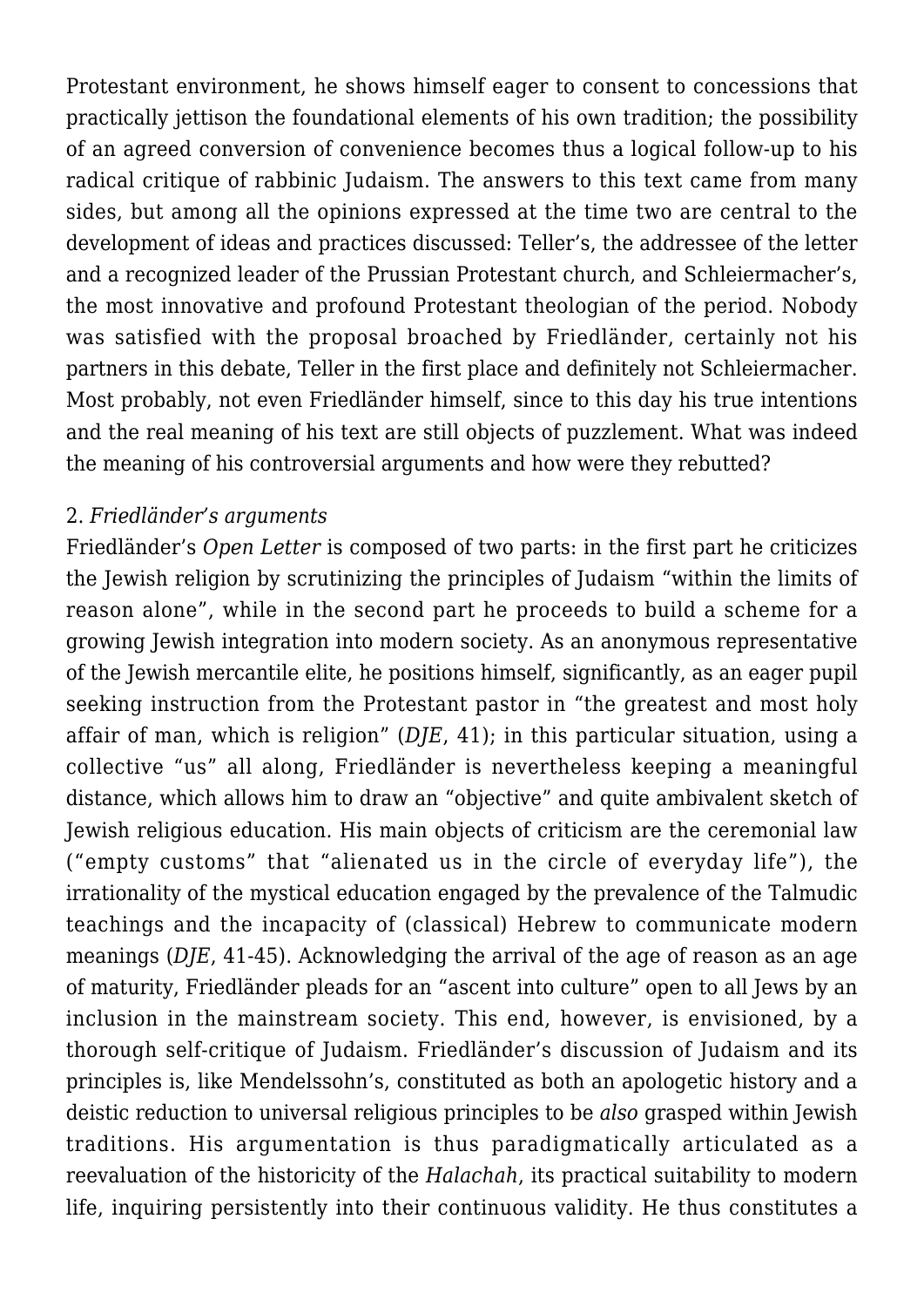dialectic of inquiry into legitimacy and validity, seeking to go beyond apparent legitimacy by authority: "it is reasonable to infer which of other commandments are likely to appear to us as purposeless, petty, or even entirely ridiculous" (*Open Letter*, 54).

In principle, the counter-Halachic argument is supported by the idea that the original unity between state and religion, characteristic to scriptural "Mosaic" times, has been lost through a long and troubled history of dispersion. This anti-Halachic stance is consequently taken as basis for the display of radical antirabbinic assertions; in Friedländer's depiction, Judaism's history becomes a journey into corruption and delusion, mostly to be blamed on the rabbinic establishment. Accordingly, the loss of meaning associated with the ceremonial law is only matched by delusional messianic expectations of return to Zion. Both are explained by Friedländer as degradations of meaning and concept, deteriorations characteristic to popular religion and leading to further separation and isolation. Thus, ending his brief sketch, he blames a degraded liturgy, mystical Kabala and a language that "ridicules all logic and grammar" for the sorry state of the Jewish masses.

The second part of the letter proceeds to draw a sketch of the moral progress achieved by the Christian society since the Reformation, in the same time comparing all along the cultural tasks to be accomplished by the enlightened ones in both cultures. At this point, Friedländer explicitly refers to the general topic of human betterment (*Verbesserung*) and engages in a critique of equal improvement: insightfully, he argues that "If the better Jew merely needs to shed the husk of his ceremonial law in order to purify religion, the better Christian must subject his basic truth to a new examination" (*Open Letter*, 62). Noting that the great number of Jews still remains painlessly in a backward state, Friedländer raises the question of their progress. Remarkably, he states that social integration is the condition of their moral betterment, not its "reward": "Generally the morality is far less the result of instruction than the fruit of social intercourse, than the example of a parental home, of affiliations, and, in later years, of one's business dealings" (*DJE*, 65). The issue becomes one of equality and as such it will be reinforced all along.

Thus, it is by challenging his addressee, Provost Teller, to confront the conditions of these bettered human beings, that Friedländer arrives at the conclusion that a confessional change *pro forma* would be a speedier solution for the integration of the Jews. Conversion to Christianity would, in his opinion, accomplish a broader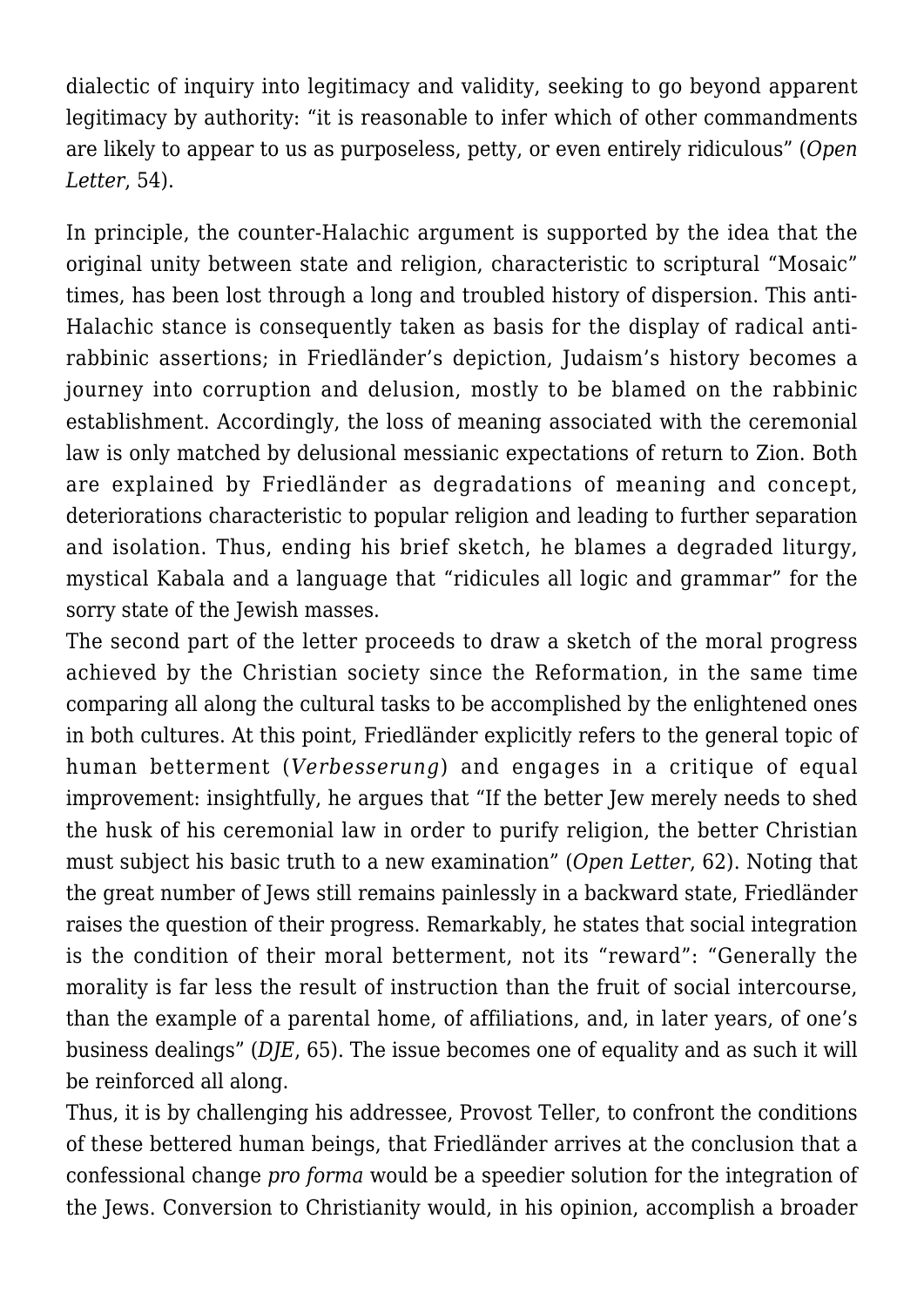access to the goods of Enlightenment. In his vision, this would be an adherence of the Jews – striped by their observance of an outmoded *Halachah* and deprived of their messianic "prejudice" and mysticism to a Christian religion equally "purified" of senseless ceremonies, and "absurd" (i.e. "paradoxical") beliefs (like the humanity of Christ, "son of God).**[iii]**

As already mentioned, the *Open Letter* has a dialogical relationship with Mendelssohn's Jerusalem**[iv]**, reproducing many formulations, paraphrasing others and finally going beyond its general strife to modernize Judaism and to make Jewry a full partner into the *Aufklärung* effort of criticism and adjustment. It is no doubt that Friedländer does, in his *Open Letter*, pretend to continue Mendelssohn's work; but once this relationship is recognized, it is also striking how far he goes beyond his master's critique of religious tradition. And, of course, the most striking displacement of argument is in the rejection of his Jewish affiliation, if not commitment, by developing a type of reasonability that – to cite Mendelssohn's own expression – is of the order of "sophistry" (*Vernűnftelei*).

Like Mendelssohn's *Jerusalem*, the *Open Letter* positions itself as a strong argumentative structure that explains Judaism as a religion of reason and submits its traditions and practices to the criterion of reason. Like Mendelssohn, again, Friedländer distinguishes between truths of reason and truth of history, applying this distinction to a diagnostic of obsolescence directed to the ceremonial law. But Mendelssohn uses this same analysis in order to advance the case for the universal validity of the religious principles of Judaism and strongly supports the necessity of the Jew to stick to his/her religious obligations, seen as an essential dimension if the Jewish identity. He calls it the "double burden", because it is the Jewish lot in the modern world to both keep the traditional law and to adjust it to the current social and political requirements: "today, no wiser advice than this can be given to the House of Jacob. Adapt yourself to the moral and the constitution of the land to which you have been removed; but hold fast to the religion of your fathers too. Bear both burdens as well as you can!" – adamantly and emphatically concluding "I can not see how those born into the House of Jacob can in any conscientious manner disencumber themselves of the law"; in any event, warns Mendelssohn, "no sophistry of ours can free us from the strict obedience we owe to the law" (*Jerusalem*, 133).

2.1 *Vernűnftelei: conversion as "sophistic" rejection of religious ceremonies* The obsolescence of the ceremonial law, first predicated by Spinoza on the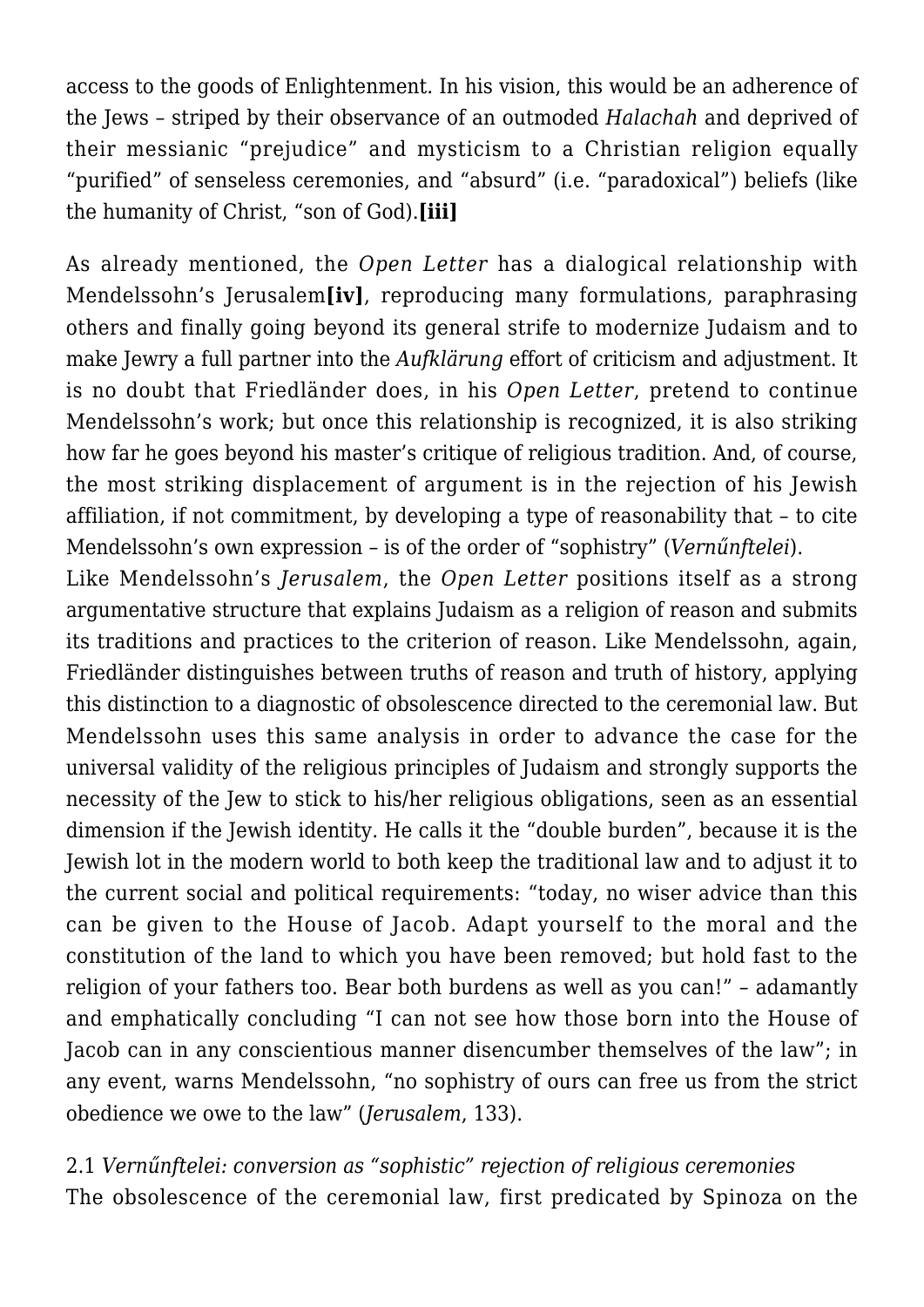destruction of the Jewish state in the first century A.D., was reinterpreted by Mendelssohn as an argument for the careful scrutiny in the reasonability of the Halachic codes and as a "project" of moderate reform, within the frame already existent. But Friedländer, in his haste to adjust faster to a new and already more complex social and political environment, does radically alter the issues when he proposes a "simplified" and "purified" Judaism that would place the "House of Jacob" within the "compound of the Christian state" and its hegemonic culture.

The clear split between state and church achieved by Modernity is thus seen as the fundamental issue that has to be the basis of a new order of reason, both politically and socially. In this context, the nature of legality requires a justification that implies a reassessment of authorization. But while Mendelssohn does not see a serious opposition between the two authorities, that of the state and that of religious institutions, because he thinks that they do indeed operate in two different spheres (the spiritual and the political), Friedländer, on the other hand, considers that this separation of the political and the religious is already instrumental in excluding the Jews from the benefits of civil participation. Giving priority to the political, he thinks that he too can redefine a weakened religious discourse in such a way as to allow the excluded members of his own marginalized community to fully share into the life of the Berlin society. For him, mere toleration is not enough; he seeks to become a full member of society. Or, in his view, this aim can only be reached by a formal concession in the religious domain. In many ways, his *Open Letter* is an expression of frustration in face of the many political disabilities that confronted the Prussian Jews; his proposal of conversion is nevertheless quite ambiguous, because it also comprises a veiled critique of the Christianity he would consider joining. As has been noticed, this is in fact a sort of "Christianity without Christ", with ceremonial (liturgical practice) stripped of its Christological meaning (Tomasoni, 102, citing Schleiermacher's expression *Christentum ohne Christus*) and preserved only as a stark shell of conventions. Hence he explains that "If the Protestant religion does indeed prescribe certain ceremonies, we can certainly resign ourselves to these as mere necessary *forms* that are required for acceptance as a member into a society" (*Open Letter*, 78) and shows that, in his mind, the Jewish question and the religious question have already been reinterpreted according to a double level, one public or civil and one private and individual. Public religion and its practice might be an institutional and political affair, personal beliefs are not.

By considering religion as simply an index of public manifestation, expressing political affiliation and social assignations, in clear opposition and distinct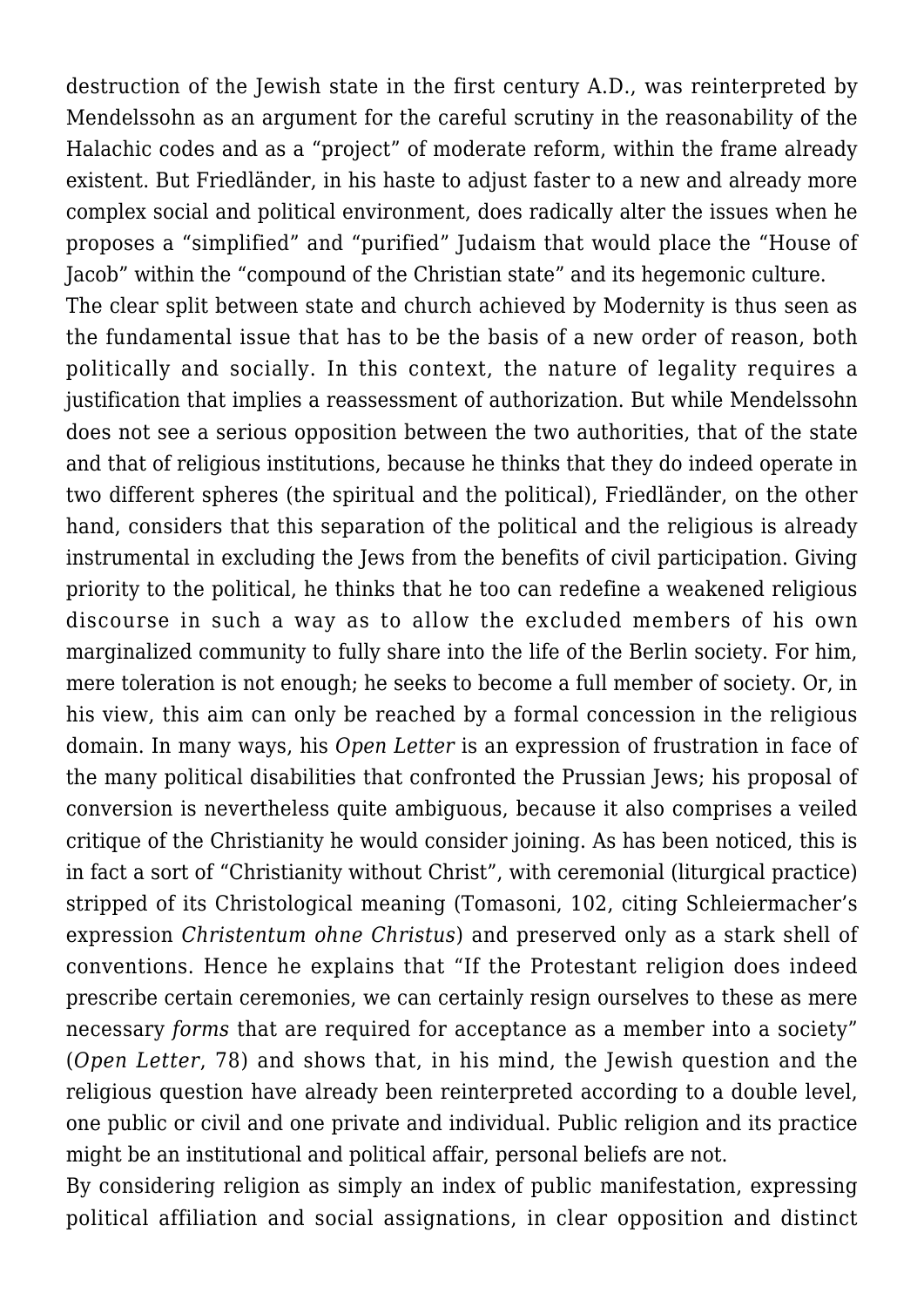existence from a personal and private "inner" religious belief, Friedländer voids the content of confessional and congregational differentiations, in the same time creating a space of *indifference* towards the authenticity of religious commitment. As the history of the Nineteenth century has shown, indifference (i.e. rejection of commitment) in the realm of religion was becoming a growing concern and a spreading attitude; but at the time, in the Jewish context, this was indeed a radical and extreme solution – casting a shadow of doubt as to the real meaning of the whole *Open Letter*, foregrounding its ambiguity. It is only the unacceptability of its literal sense- thematized in its rejection – that fixes this meaning through its historical context (the Berlin *Taufepidemie*)**[v]** and its cultural environment.

#### 3. *Teller's answer: a polite rebuttal*

That the formal conversion proposed by Friedländer was also raising theological issues, was noticed by Wilhelm Abraham Teller, a liberal Protestant thinker**[vi]** and leader of the Prussian church. Under the circumstances, his answer to Friedländer seems rather moderate and balanced, quite careful in its civil approach. He agrees with Friedländer in his main points of reassessment of Judaism, employing the same rhetorical "idiolect" in construing his own reading of the Jewish discourse in terms of natural religion. He considers with great sympathy the plight of the Jews through their diasporic history, submitted to persecution, oppression and systematic injustice and he agrees with Friedländer in his analysis of the "corruption" of the tradition through the Talmudic influences and misinterpretations. Furthermore, as a learned theologian he is also able to agree with the author of the proposal when he argues that a big hindrance is represented by the use of (*Biblical*) Hebrew, considered a "dead language", unable to express the complex meanings required by the new age of reason. But once he lists his points of agreement, Teller uses this basic sharing of critical ground in order to build his own interpretation of Jewish history and to give his reasons for the rejection of Friedländer's proposal, considered by him an extreme and unwarranted development. Citing the great steps already achieved in the social integration of the Jewish intellectuals (like Mendelssohn, Herz-Wessely, Euchel, Bloch, Bendavid, etc), Teller rebuffs the *Open Letter* and its offer of conversion by using two main arguments. First, based on the universality of religion, there is no need of joining one particular "ecclesiastical" organization in order to be integrated socially and he supports this first argument by bringing the example of the American states (*DJE* 141). This example proves that in the fully executed separation of church from state there is no precedence of one particular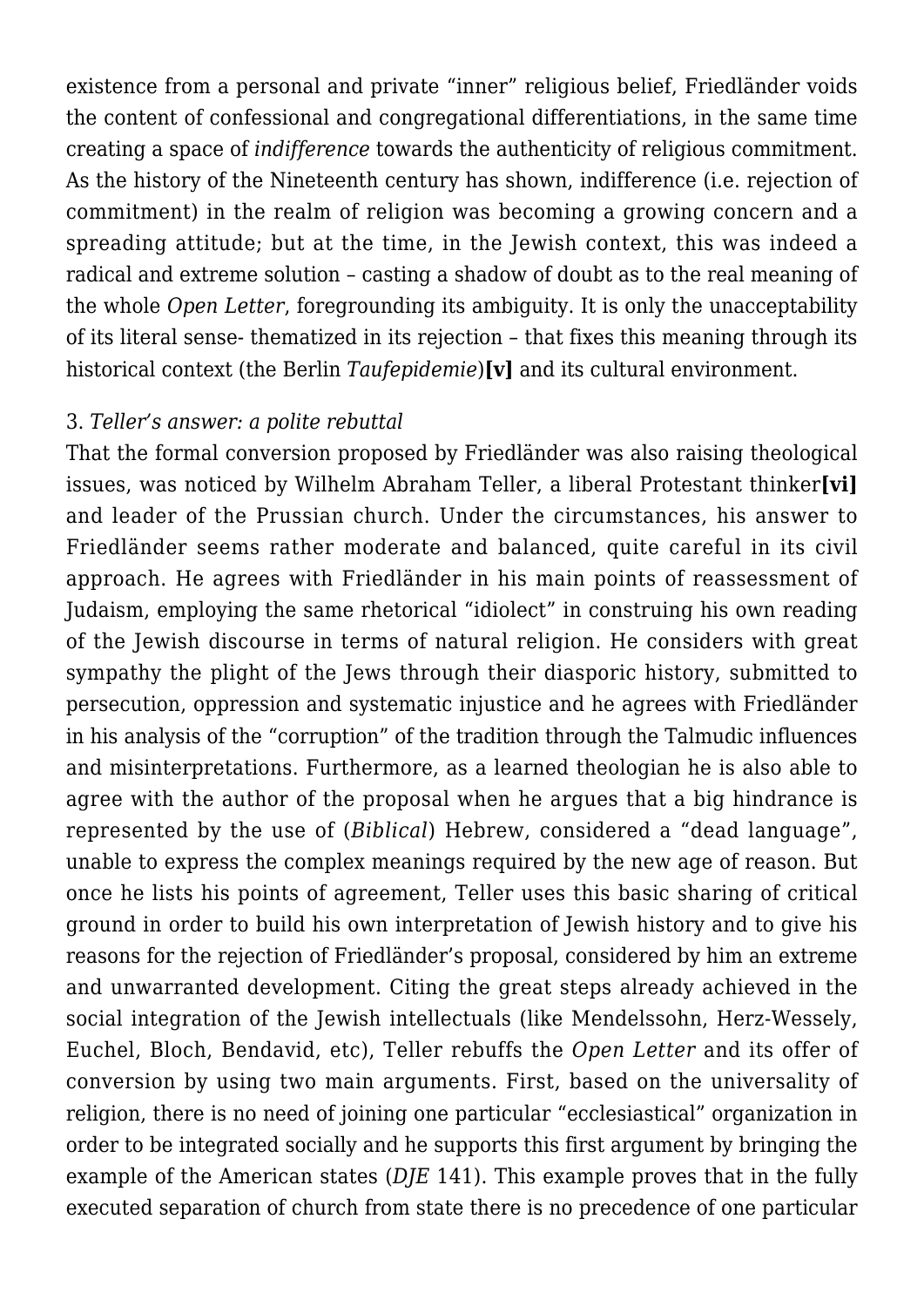religion and thus conversion to a "mainstream" confession in order to gain civic rights is unnecessary. Secondly, sustains Teller, if the issue of Jewish moral progress and reform is to be successfully resolved, this should be dealt with within the Jewish community and not within a newly created Christian sect.

In rejecting formal conversion as an unnecessary and actually inauthentic solution to the social integration of the Jews, Teller uses a series of procedures and stratagems of argumentation that subtly suggest not only the enormity of the proposal but ultimately its "perplexing" and *illogic* nature. Appropriately, he shows that Friedländer's text, in its extreme reasonability, is in fact failing exactly its own standards of reasonability: if ceremonial formalities are historically compromised in Judaism and if the Christian ceremonial requirements are no more valid, then there is no reason for shifting ritual allegiance.

At this point, one can note that Teller's refutation follows a classical strategy, well polished since Aristotle first explained it in the *Sophistical Refutations*: to show that the premises of the opponent, apparently probable are in fact invalid. This strategy is reinforced, because Teller not only shows that the premises (the universal corruption of religious ceremonies) are invalid, he is also able to show that many of the inferential arguments construed by Friedländer are also invalid.

In the postscript to his letter of answer, remarking that discussing a difference of opinions "is always a gain for truth, as long as stormy passions do not interfere with it" (*DJE* 143), Teller welcomes the extension of the debate, by inviting other contributions. Without any doubt, the most interesting and highly controversial contribution to this debate is that of Friedrich Schleiermacher, brought in a series of six short letters composed soon after his masterpiece *On Religion.***[vii]**

## 4. *Schleiermacher's refutation*

If Teller's rejection was couched in moderate and carefully balanced terms, it is, however, Schleiermacher's repudiation of Friedländer's "modest proposal" that does bring forth a structure of argumentation that dismisses many assumptions in the text and, as it is, also displays the divergences between a rationalist theological approach such as Teller's and his own, already announcing a romantic viewpoint and thus more emotional stance in religious philosophy. Furthermore, the whole scheme of a radical split between the public and the private is shown by the Prussian theologian to be impossible in moral and practical terms.

Friedrich Schleiermacher's *Letters* of answer continue some of the most famous assertions of the freshly finished *On Religion* and develop an argumentation that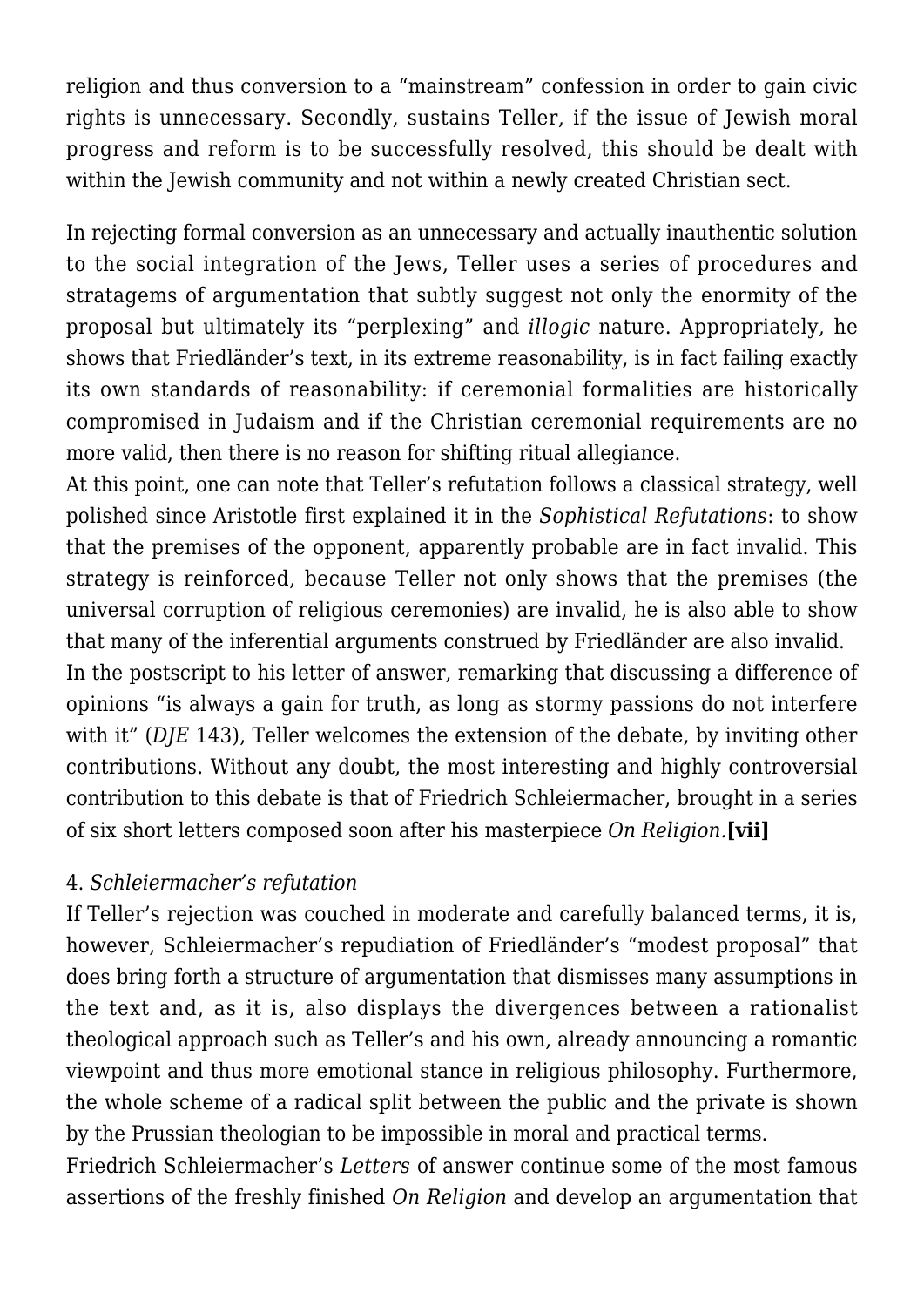displaces the issue in several ways. Schleiermacher's refutation is more daring and more severe than the one already published by Teller; it is also broader and all-encompassing, since it takes into account the many documents already published as contributions to this public debate on Jewish rights and the potential of conversion. While directly focusing on an answer to the *Open Letter*, Schleiermacher's own *Letters* efficiently move the whole debate on a different new level, making its topic an issue of existential anxiety and personal inquiry. Identifying his debating *persona* as "a preacher outside Berlin" he confesses to his puzzlement at being granted rights that "can't be granted to the Jews" (*DJE*, 81). For which reason, in the first of these six letters, Schleiermacher sets forth a very good question: is the proposal real or just a rhetorical ploy for attracting attention to the plight of the Jews? He recognizes that a fictive character of the text means that the letter is only a loud cry of despair and deceived hopes.

In any event, Schleiermacher then states clearly the basic principle of his thought on the issue: "Reason demands that all should be citizens, but it does not require that all must be Christians, and thus it must be possible in many ways to be a citizen and a non-Christian" (*DJE*, 85). This is already a shift in argument, because by fully endorsing the separation of church and state, Schleiermacher also implies that the closeness between the two (justifying the moral power of religion as a political force, as assumed by Mendelssohn), is not a valid argument for social and religious integration.

Furthermore, Schleiermacher proceeds to a more extensive and incisive critique of the *Open Letter*, regarding its perceived anti-Christian content. The full extent of Schleiermacher's apologetic reasoning in these *Letters* is beyond the scope of this short intervention, remaining to be further explored in a different study; but since Schleiermacher's position has been often misunderstood, I will continue this analysis by discussing only one of his claims during this debate, that of the death of Judaism.**[viii]**

# 4.1 *The Death of Judaism*

Probably the best known assertion uttered by Schleiermacher is the one according to which"Judaism is long since a dead religion" (*On Religion,* 211). It is this idea that, in his Fifth Speech of *On Religion* opens the discussion of Judaism in what have been considered very unflattering terms. Analogical formulations reappear in the *Letters* written shortly afterwards as part of the controversy with Friedländer and used to support some of the arguments refuting Friedländer. The statement dramatizes the critique of Judaism on historical criteria, a critique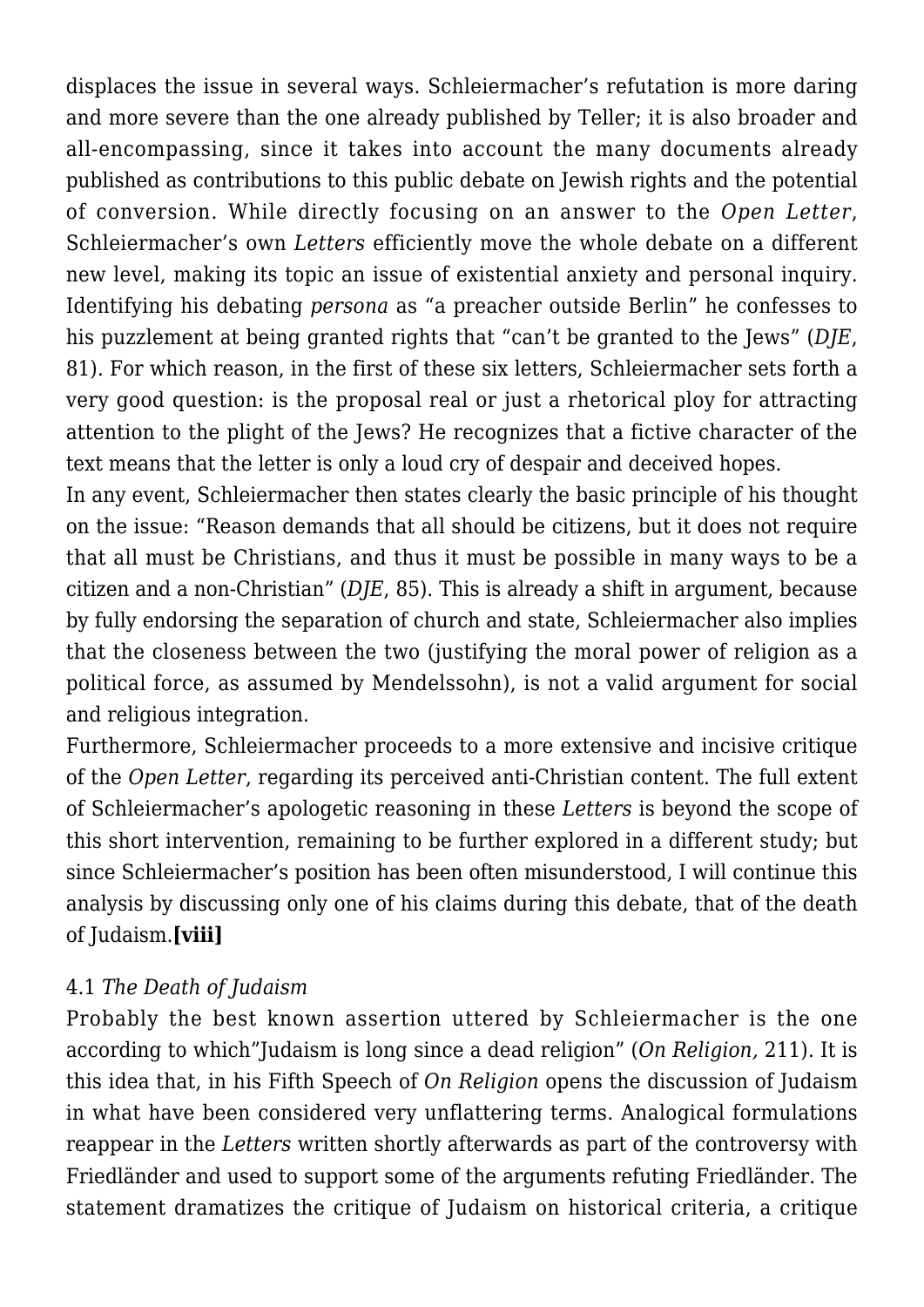already present in Mendelssohn and, as already discussed, radicalized by Friedländer and his deist Jewish friends; as Pickle has shown, the whole formulation of the issues is consistent with Schleiermacher's frequent contacts with the members of the Berlin Haskalah and is based on their development of a discourse of historical critique of Judaism (1980 115-117). However, by couching his thought in that particular formulation, Schleiermacher did echo a long tradition of church authors who, from Luther to Michaelis and Herder, identify the death of Judaism with the successful arrival of Christianity on the scene of history (Newton 455-7). Mendelssohn himself, in his *Jerusalem*, identified the moment of stagnation and sclerosis in the moment of the destruction of the Temple: the writing down of the Oral Law – necessary for survival and dissemination in diasporic conditions – caused the lack of adaptation of the ceremonial law to the ever changing realities of communal life. As M. Pelli has shown in his studies of the first *maskilim* the range of attitudes regarding the place of the *halachic* codes in Judaism is fairly large and so is the range of reasoning procedures in the validation of the legal codes**[ix]**. Among these fairly rich range of argumentation practices, the exercise of the controversial and dialogical genres, illustrated by Isaac Satanow in Hebrew and by Friedländer in German, introduce fundamental differentiations, many of which are related to the definition of the audience through language and rhetoric of address (Pelli, 2006, p.264-266).

Both Teller and Schleiermacher support their refutations of Friedländer's proposal of opportunistic conversion by developing the argument of choice: according to this argument, religious freedom is a distinct expression of the freedom of choice: religious affiliation and therefore conversion (i.e. change of affiliation) could only be conceived as free choice. But in the case of faith, commitment to a religious ideology is also supposed to be a purely existential option. Both deny that in a tolerant society baptism – in any form – could be used as a modality of access into civil society. Their refusal of a convenience conversion is motivated by their symptomatic assessment of the new social reality that, in their experience, already grants tacitly to the "Enlightened Jews" the enjoyment of equal rights.

Schleiermacher clearly opposed the honesty of the *Open Letter*'s author with what he perceived as a "desperate means to gain equality" (*Letters*, 84). And he goes on to depict the convert as primarily an unworthy human being, since he accepts to submit to an opportunistic practice and thus knowingly agrees to a lie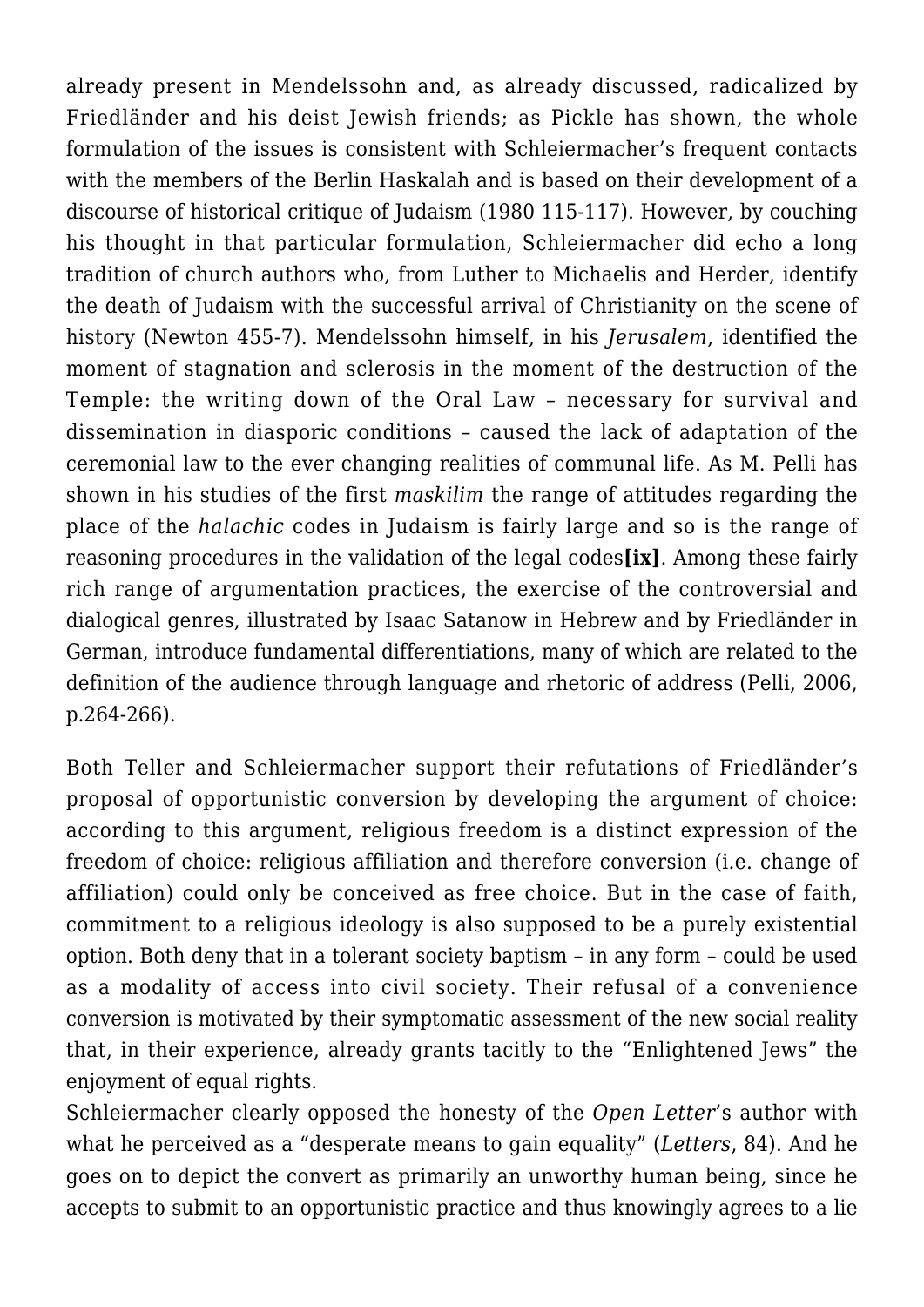in the hope of a benefit. But it seems that the type of compromise envisioned by Friedländer was not as extraordinary as it seems; almost a century earlier, in England, "*occasional conformity*" became an accepted practice of conventionally integrating dissenters into institutions and communities that were otherwise exclusively accepting Anglican congregants. The arguments opposing the adepts and the adversaries of this practice – also considered at that time utterly dishonest**[x]** – found their way into Locke's *Letters concerning Toleration* (1689-93) and were articulated into a big number of contemporary documents, configuring a landmark controversy in the British history of religion. They were certainly known to Mendelssohn, who refers to them in his essay on the Anglican Church and the "*non-jurancy controversies*"**[xi]***,* to Kant and to Friedländer.

#### 5. *Conclusion*

In his recent analysis of the *German Haskalah, The Berlin Haskalah and German Religious Thought*, that approaches comparatively the religious Enlightenment(s) in central Europe, David Sorkin identifies a generational shift between the older group of Jewish reformers (*maskilim*), like Mendelssohn and Wessely, and the younger generation, born after 1750: the first tended to be "more moderate", being "primarily concerned with the religious and intellectual renewing of Judaism" (Sorkin, 9), while the last, the younger generation, "were more in the nature of lay Enlighteners who functioned in the penumbra of the state" (*idem*). Within this general frame, the Friedländer proposal can be seen as a radicalization of an extreme Jewish political shift towards concessions in the fight for social and cultural integration. That it met a definite and diversified rejection suggests that its real dimension might have been sheer provocation! This, in turn, raises the question of the degree of reasonability of the controversy itself: conducted as a debate on the limits of religious reason as defining the extent of the freedom of religious choice, the controversy between Friedländer and Schleiermacher ends in a powerful reassertion of the subjective endorsement of religious affiliation, and, as such, it is situated *beyond* the limits of "reason alone", in the validating realm of social practice.

Despite Schleiermacher's incisive style of crisp reasoning, the 1799 controversy engaged less theological principles and more practical considerations, being steeped as much in ideology as it was in history**[xii]**. It accurately represents a critical moment in the history of Prussian Jews, the "crisis of baptism" (Lowenstein,18) and its challenges. On the more comprehensive level of historical assessment, the 1799 controversy is also a very public display of an age of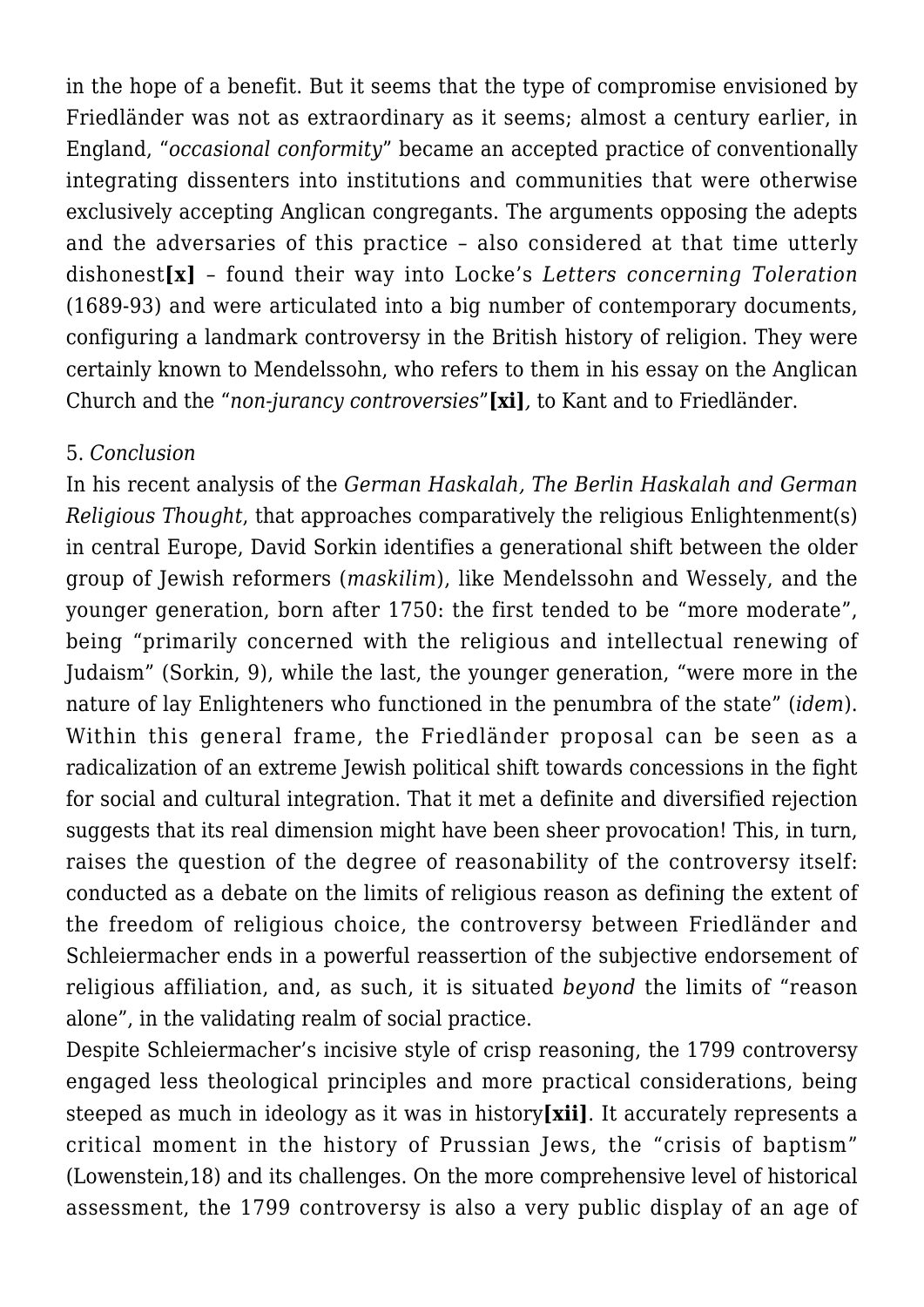dramatic Jewish searches for a solution that will lead to a middle way between assimilation and orthodoxy, between utter separation and utter isolation. From this point of view it can be said to announce the birth of Reform Judaism.

In spite its ultimately utopian projections, Friedländer's *Open Letter* was nevertheless inspired by the search for a fast practical solution and by a great desire to explore all the possibilities, no matter how extreme or unlikely. It is this very extension of the topics that ultimately gives it ambivalence and ambiguity, lending the wording to imply opposed meanings. As such, it carries all the signs of *a discussion and a debate* in the same time, qualifying as a controversy: it started as a specific discussion on the topic of convenience conversion, but it quickly revealed that the disagreements were deeper and larger and need to be considered in a broader context (Dascal, 6).**[xiii]**

The resolution of this controversy was given by history: the acquisition of the Prussian Jewish civic rights received its proper answer from history with the Imperial Citizenship Law of 1812 that grants citizenship rights and status to the Jews of Germany. The moment of exasperate frustration and profound despair marked by the 1799 Berlin debate was certainly an influencing factor in this history, providing a powerful link between thought and action, between words and deeds, between issues of faith and issues of reason.

# NOTES

**[i]** In this paper I will use the recent English edition of the documents of this controversy: A Debate on Jewish Emancipation and Christian Theology in Old Berlin, Edited and translated by Richard Crouter and Julie Klassen, hereafter DJE. Consequently, Friedländer's text will be cited abbreviated as Open Letter and Schleiermacher's answer as Letters.

**[ii]** The whole decade is full of pamphlets and publications debating the opportunity and the modalities of "Jewish improvement" or "betterment", raising issues of education, acculturation and status. Furthermore, a growing number of Prussian Jews were also choosing conversion to Christianity (Mosse, 1995; Sorkin, 2000).

**[iii]** DJE, 68-71.

**[iv]** Jerusalem or on Religious Power and Judaism (Berlin, 1783); cited here in the translation of Allan Arkush; referred hereafter as Jerusalem.

**[v]** The expression "epidemic of baptisms", Taufepidemie, refers to the large number of conversions to Christianity among the children and grandchildren of the first generation of maskilim. Lowenstein, 1992, 35-41).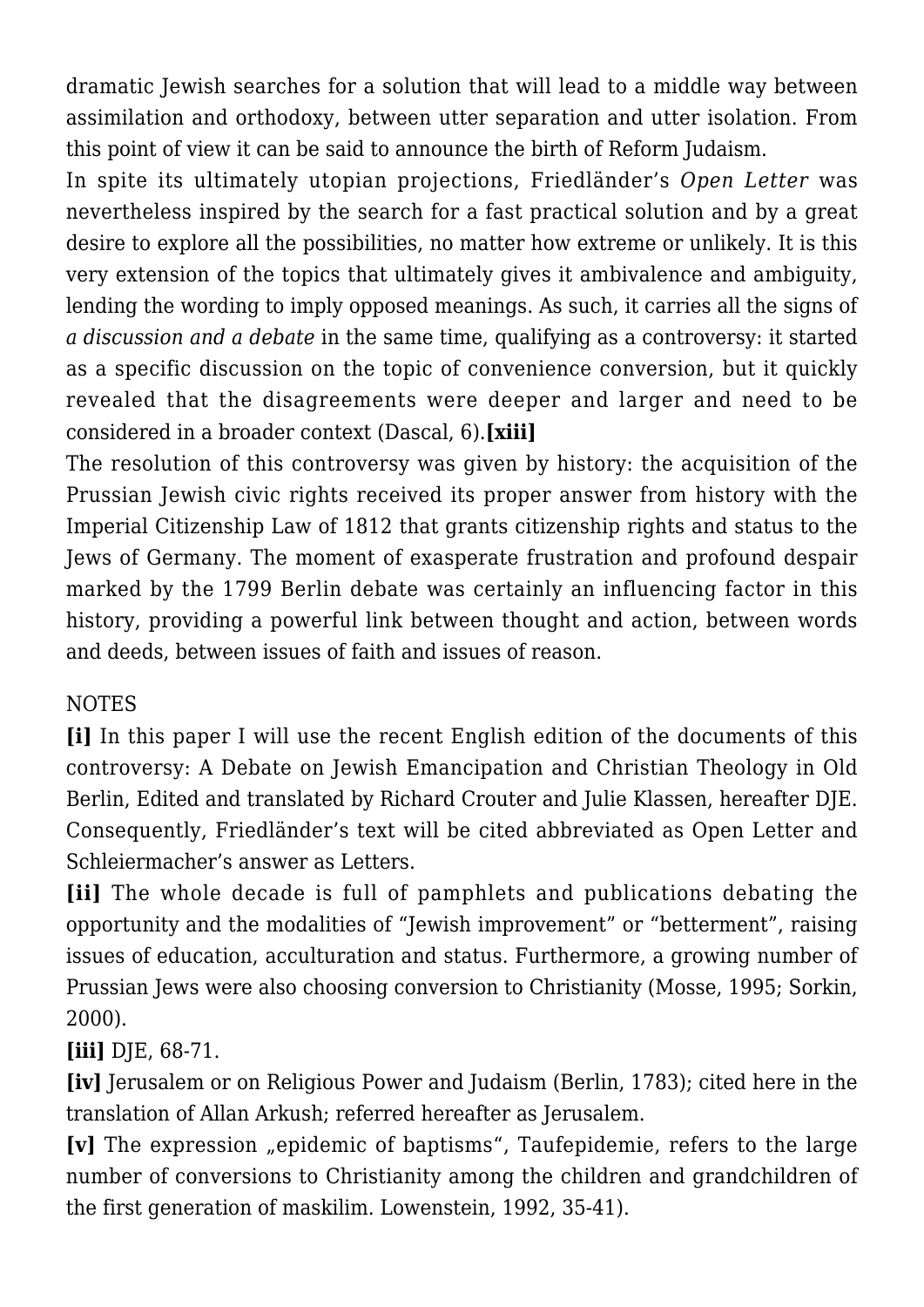**[vi]** It was with Teller's support that Dohm's seminal Ueber die bürgerliche Verbesserung der Juden was published in 1781. And it was also with Teller'a censor's approval that the Oppen Letter was published.

**[vii]** Letters on the Occasion of the Political Theological Task and the Open Letter of Jewish Householders (Berlin, 1799).

**[viii]** An excellent assessment of the complexities of Schleiermacher's thought on Judaism is given by J. W. Pickle in "Schleiermacher on Judaism" (1980); some of my arguments follow his. Another resource for the discussion here is in Newman 1993 (that does not discuss the texts of the Letters).

**[ix]** M. Pelli, who developed a thorough comparative analysis between the deist Enlightenment and the Haskalah, lists a number of arguments that show that, Mendelssohn, like Wessely, was not willing to jettison the Talmudic heritage, but sought to integrate it in his vision of a modernized Judaism (Pelli, 2006).

**[x]** The controversy on occasional conformity was an important and complex discourse that took place in England between 1698-1713; the argumentative development of this polemic engaged the satirical genius of Daniel Defoe, although its particular rhetorical register has never been fully examined.

**[xi]** The essay, "Thirty Nine articles of the English church and their adjuration", was published in 1784 in Berlinische Monatsschrift, 2, 24-43 (Bourel, 2004, 339).

**[xii]** I am currently working on an expanded analysis of the fallacies in this controversy, to be correlated and compared with the theological reasoning in Locke, Lessing, Kant, and Schleiermacher.

**[xiii]** I am using here the typology proposed by Marcelo Dascal in his "Theological Controversies" paper included in the series "Controversies in the Republic of Letters" (2001), further developed in "On the Uses of Argumentative Reason in Religious Polemics".

## REFERENCES

Aristotle (1992). *On Sophistical Refutations*. Trad.E.S.Forster. Cambridge, Ma: Harvard University Press.

Arkush, A. (1994). *Moses Mendelssohn and the Enlightenment.* Albany: SUNY Press.

Bourel, D. (2004). *Moses Mendelssohn. La Naissance du judaïsme moderne.* Paris: Gallimard.

Dascal, M. (2004). *"On the Uses of Argumentative Reason in Religious Polemics". Religious Polemics in Context*. Edited by T.L.Hettema and A. Van der Kooij. Assen: Royal Van Gorcum (3-20).